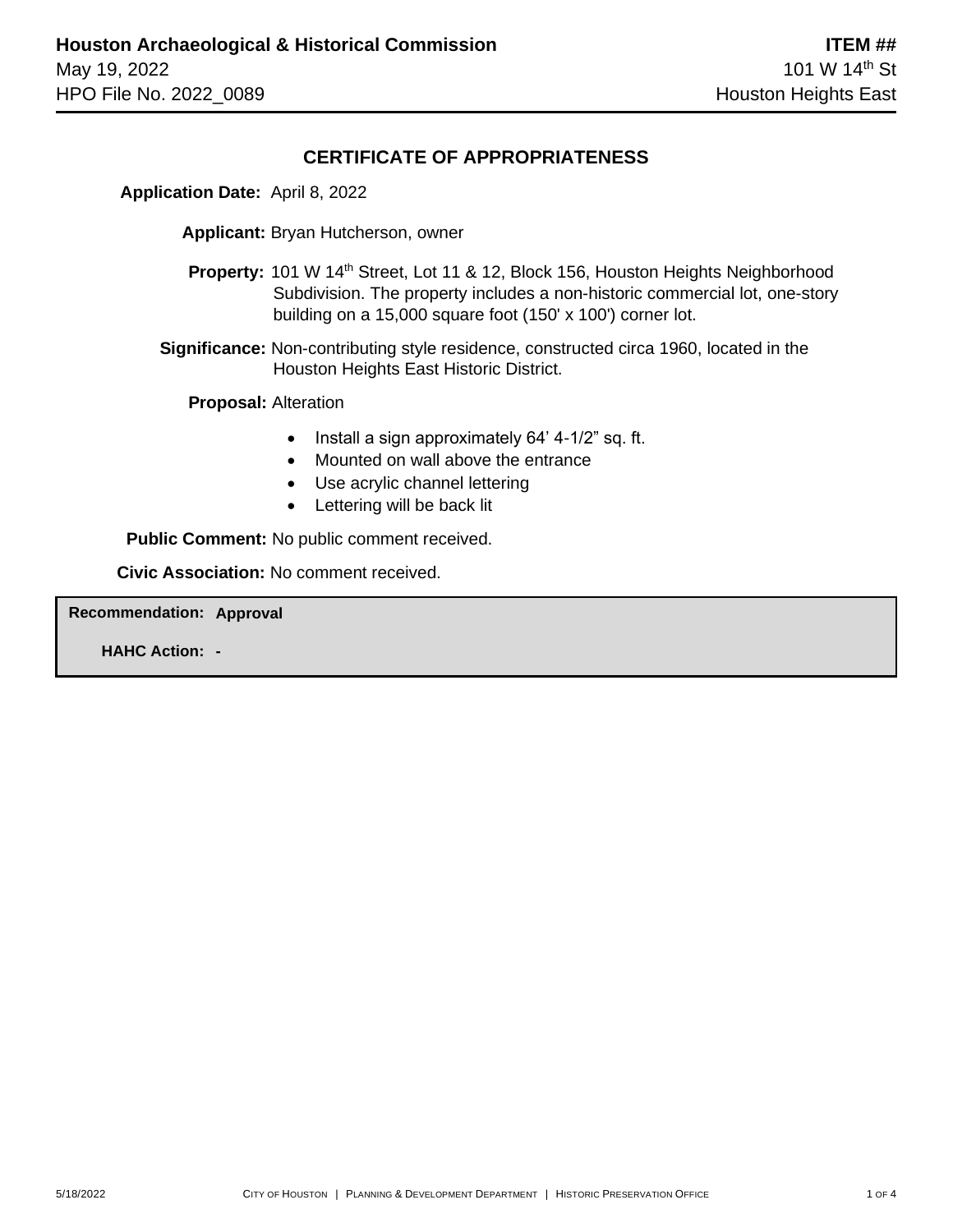## **APPROVAL CRITERIA**

#### ALTERATIONS, REHABILITATIONS, RESTORATIONS AND ADDITIONS

Sec. 33-241: HAHC shall issue a certificate of appropriateness for the alteration, rehabilitation, restoration or addition of an exterior feature of (i) any landmark, (ii) protected landmark, (iii) any building, structure or object that is part of an archaeological site, or (iv) contributing building in a historic district upon finding that the application satisfies the following criteria, as applicable:

| S                                | D. | <b>NA</b>   |      | S - satisfies<br>NA - not applicable<br>D - does not satisfy                                                                                                                                                                                                                                                                                       |
|----------------------------------|----|-------------|------|----------------------------------------------------------------------------------------------------------------------------------------------------------------------------------------------------------------------------------------------------------------------------------------------------------------------------------------------------|
| $\boxtimes$                      |    |             | (1)  | The proposed activity must retain and preserve the historical character of the property;                                                                                                                                                                                                                                                           |
| $\boxtimes$                      |    |             | (2)  | The proposed activity must contribute to the continued availability of the property for a contemporary<br>use:                                                                                                                                                                                                                                     |
| $\boxtimes$                      |    |             | (3)  | The proposed activity must recognize the building, structure, object or site as a product of its own<br>time and avoid alterations that seek to create an earlier or later appearance;                                                                                                                                                             |
| $\boxtimes$                      |    |             | (4)  | The proposed activity must preserve the distinguishing qualities or character of the building,<br>structure, object or site and its environment;                                                                                                                                                                                                   |
|                                  |    | $\boxtimes$ | (5)  | The proposed activity must maintain or replicate distinctive stylistic exterior features or examples of<br>skilled craftsmanship that characterize the building, structure, object or site;                                                                                                                                                        |
| ⊠                                |    |             | (6)  | New materials to be used for any exterior feature excluding what is visible from public alleys must<br>be visually compatible with, but not necessarily the same as, the materials being replaced in form,<br>design, texture, dimension and scale;                                                                                                |
|                                  |    | $\boxtimes$ | (7)  | The proposed replacement of exterior features, if any, should be based on an accurate duplication<br>of features, substantiated by available historical, physical or pictorial evidence, where that evidence<br>is available, rather than on conjectural designs or the availability of different architectural elements<br>from other structures; |
| $\bowtie$                        |    |             |      | (8) Proposed additions or alterations must be done in a manner that, if removed in the future, would<br>leave unimpaired the essential form and integrity of the building, structure, object or site;                                                                                                                                              |
|                                  |    |             | (9)  | The proposed design for any exterior alterations or addition must not destroy significant historical,<br>architectural, archaeological or cultural material, including but not limited to siding, windows, doors<br>and porch elements;                                                                                                            |
| К                                |    |             |      | (10) The proposed alteration or addition must be compatible with the massing, size, scale material and<br>character of the property and the context area; and                                                                                                                                                                                      |
|                                  |    | $\boxtimes$ | (11) | The distance from the property line to the front and side walls, porches, and exterior features of any<br>proposed addition or alteration must be compatible with the distance to the property line of similar<br>elements of existing contributing structures in the context area.                                                                |
| <b>HEIGHTS DESIGN GUIDELINES</b> |    |             |      |                                                                                                                                                                                                                                                                                                                                                    |
| ⋉                                |    |             |      | In accordance with Sec. 33-276, the proposed activity must comply with the City Council approved<br>Design Guidelines.                                                                                                                                                                                                                             |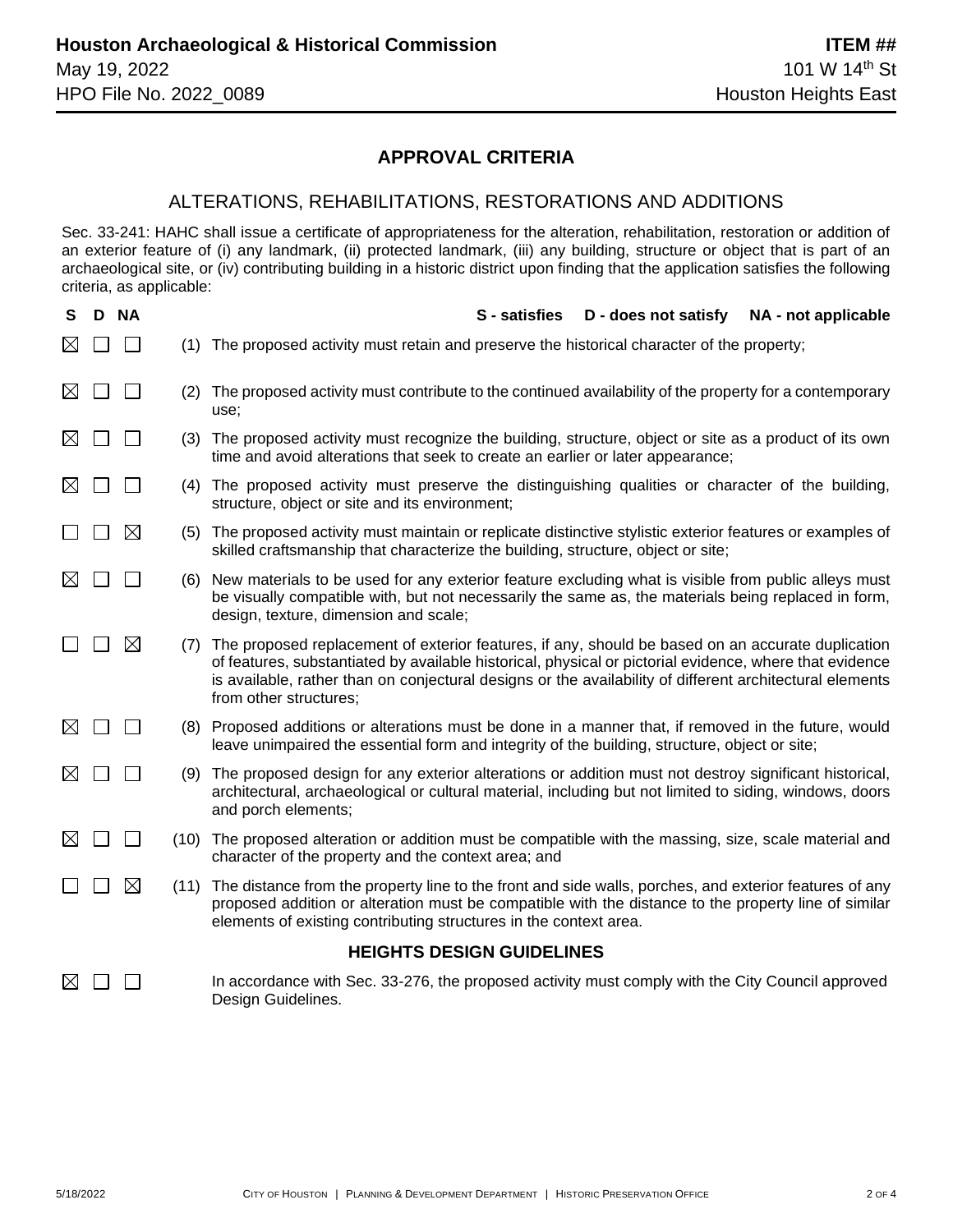**District Map**





Non-Contributing

Park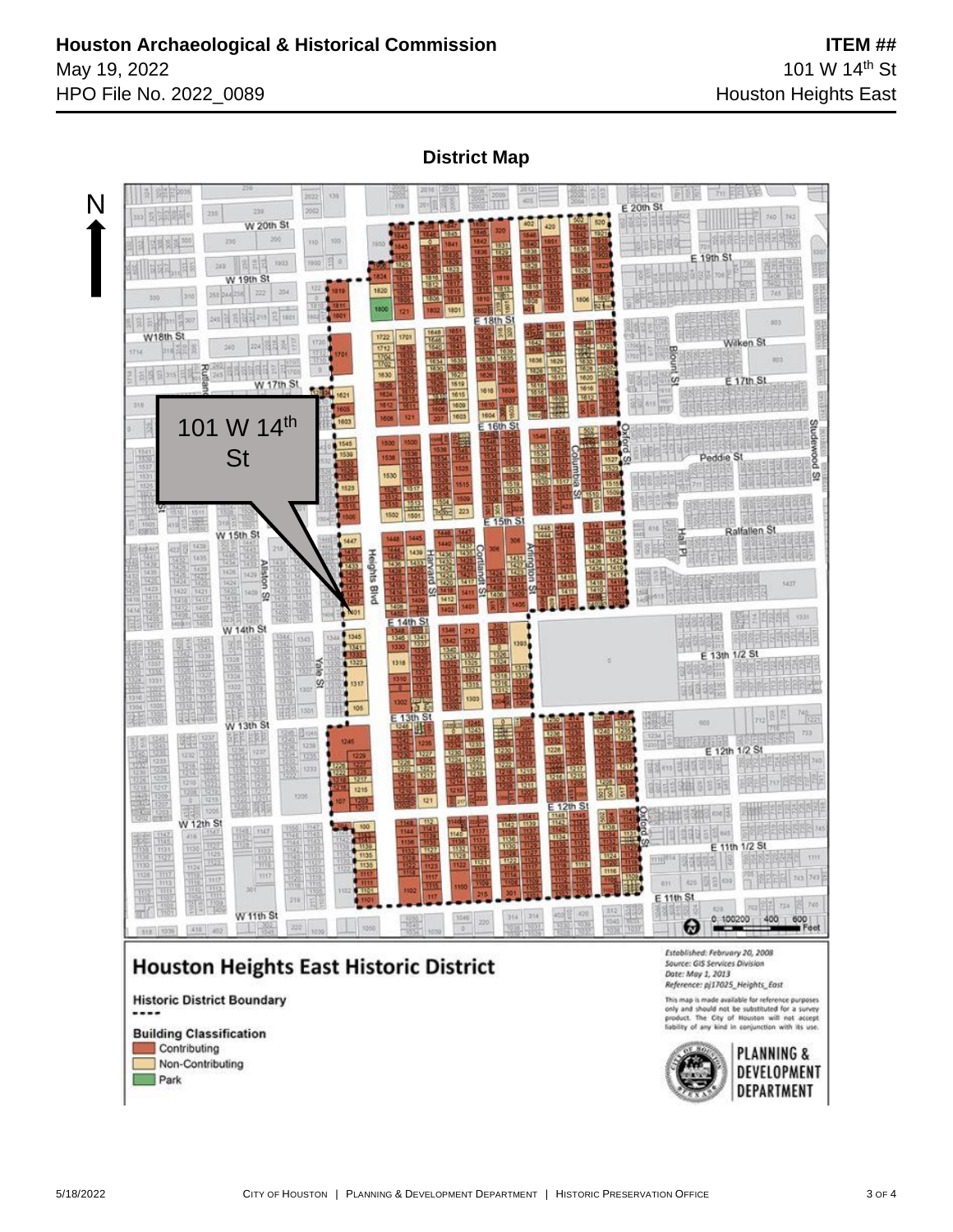# **Inventory Photo**